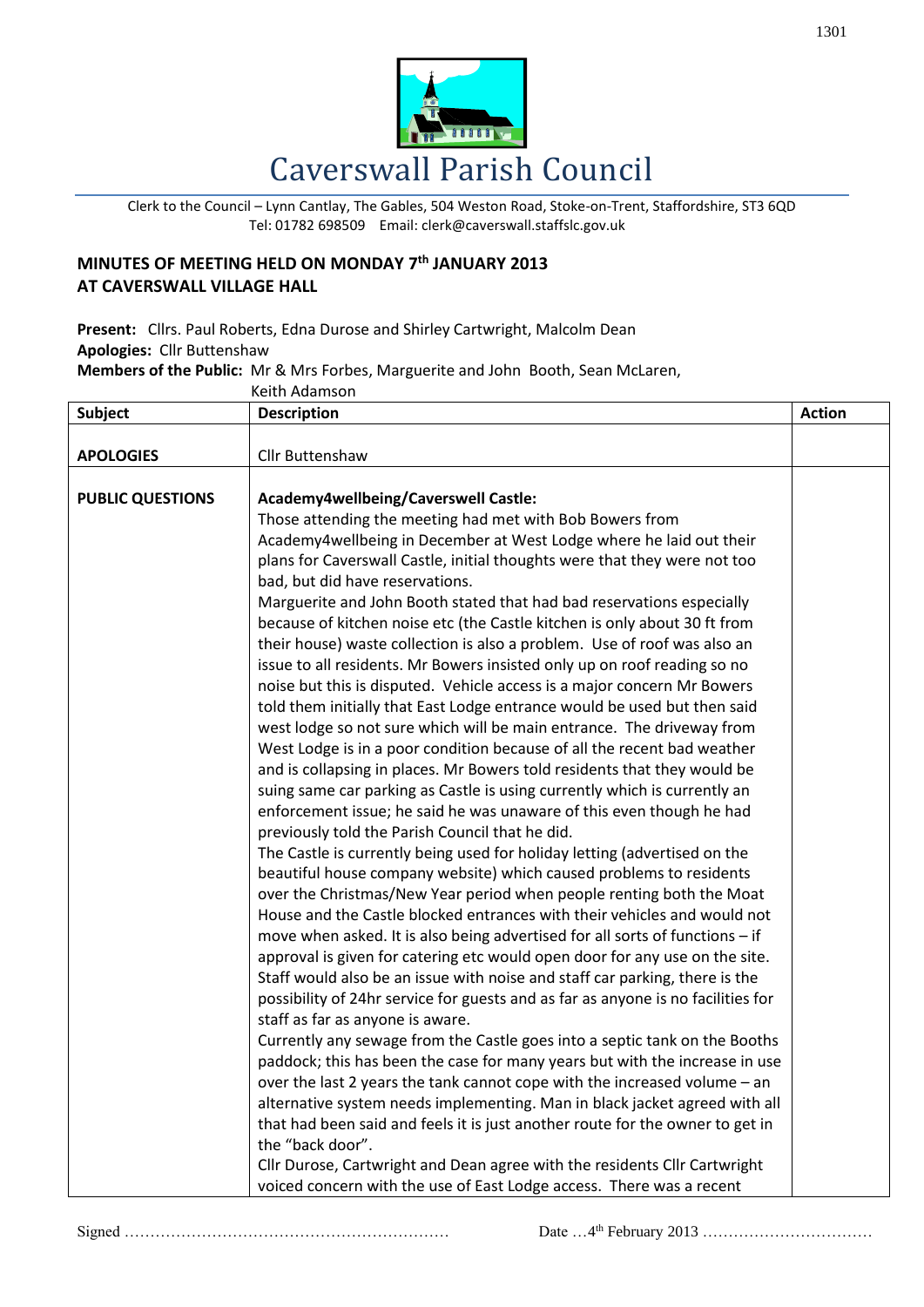|                       |                                                                                                                                                                                                                                                                                                                                                                                                                                                                                                                                                                                                                                                                                                                                                                                                                                                                                                                                                                                                                                                                                                                                                                                                                                                                                                                                                                                                                                                                                                                                                                                                                                                                                                                                                                                     | 1302          |
|-----------------------|-------------------------------------------------------------------------------------------------------------------------------------------------------------------------------------------------------------------------------------------------------------------------------------------------------------------------------------------------------------------------------------------------------------------------------------------------------------------------------------------------------------------------------------------------------------------------------------------------------------------------------------------------------------------------------------------------------------------------------------------------------------------------------------------------------------------------------------------------------------------------------------------------------------------------------------------------------------------------------------------------------------------------------------------------------------------------------------------------------------------------------------------------------------------------------------------------------------------------------------------------------------------------------------------------------------------------------------------------------------------------------------------------------------------------------------------------------------------------------------------------------------------------------------------------------------------------------------------------------------------------------------------------------------------------------------------------------------------------------------------------------------------------------------|---------------|
| <b>Subject</b>        | <b>Description</b>                                                                                                                                                                                                                                                                                                                                                                                                                                                                                                                                                                                                                                                                                                                                                                                                                                                                                                                                                                                                                                                                                                                                                                                                                                                                                                                                                                                                                                                                                                                                                                                                                                                                                                                                                                  | <b>Action</b> |
|                       | event which involved shooting, archery, people running about with bells on<br>costumes was medieval event of some sort. People attending also walked<br>into village, which is good for the local pub but they all walk down East<br>Lodge. It's a constant intrusion into privacy and is happening all the time.<br>Cllr Cartwright said it was a private home once and would like to see it<br>return to private home again.<br>Man Black jacket advised that various kinds of filming is going on, the<br>district council is fully aware of this.<br>Mr Forbes asked if any response received from Licensing following last<br>months meeting - nothing had. Cllr Roberts to chase when up at SMDC<br>later this week.                                                                                                                                                                                                                                                                                                                                                                                                                                                                                                                                                                                                                                                                                                                                                                                                                                                                                                                                                                                                                                                          |               |
|                       | <b>Flooding on School Lane:</b><br>Problem occurring due to the pond at Cav Castle overflowing. Owner of<br>West Lodge diverted overflow from flooding their property which only<br>caused the water to run onto the road a bit further up. C Cllr Day had been<br>to the Castle with Rob Steel of Highways today but Mr McDonald not there,<br>a meeting has been arranged this Friday when all 3 will be present. If part<br>of the problem is due to the drain under the road SCC will do some work to<br>resolve the problem, however this will not mean that Mr McDonald will not<br>have to address the issue. Mr Booth from West Lodge produced a drawing<br>showing a culvert on the Castle land which should drain excess water<br>directly into the river however it is believed that this has been blocked off<br>when the driveway was done. C Cllr Day will investigate this further on<br>Friday.                                                                                                                                                                                                                                                                                                                                                                                                                                                                                                                                                                                                                                                                                                                                                                                                                                                                     | WD/SCC        |
|                       | <b>Caverswall Junior Football Club (CJFC):</b><br>Keith Adamson from the club said the boys had come a long way since he<br>last spoke to the Parish Council. Over the Christmas period the boy did a<br>sponsored rubbish collection through the village and raised over £40 for<br>the club.<br>The Clerk gave him a letter outlaying the current agreement for use of the<br>playing field. Mr Adamson was happy with these except did state it should<br>read Sunday morning not Saturday. However, after he had left the Clerk<br>referred to previous minutes when the original agreement was discussed<br>and this did state Saturday not Sunday morning, Clerk to write another<br>letter emphasizing use is on Saturday not Sunday.<br>Mr Adamson spoke to Council about the damage to part of the playing field<br>where the drains had collapsed due to the tractor cutting the grass always<br>going in the same direction which had pushed the land onto them and they<br>had subsequently broken. The football club are at their expense planning<br>on repairing this damage, it will be done by a sports contractor and there<br>will be minimal disruption to the playing field, grass should grow back in<br>about 3 weeks. Cllr Roberts asked that a letter is sent to the Parish Council<br>about this to obtain official permission before any work is done. The<br>problem wont occur again as the grass cutting is now being done in<br>different directions each time.<br>The Club are planning on running 2 small football tournaments to raise<br>funds - proposed doing May bank holiday and August bank holiday along<br>the line of the tournament run at the Jubilee. Again he was asked to write<br>officially to the Parish Council for permission. | Clerk         |
| <b>MINUTES</b>        | It was resolved that the minutes of the previous Meeting were to be signed                                                                                                                                                                                                                                                                                                                                                                                                                                                                                                                                                                                                                                                                                                                                                                                                                                                                                                                                                                                                                                                                                                                                                                                                                                                                                                                                                                                                                                                                                                                                                                                                                                                                                                          |               |
|                       | as a true and correct record.                                                                                                                                                                                                                                                                                                                                                                                                                                                                                                                                                                                                                                                                                                                                                                                                                                                                                                                                                                                                                                                                                                                                                                                                                                                                                                                                                                                                                                                                                                                                                                                                                                                                                                                                                       |               |
| <b>DECLARATION OF</b> |                                                                                                                                                                                                                                                                                                                                                                                                                                                                                                                                                                                                                                                                                                                                                                                                                                                                                                                                                                                                                                                                                                                                                                                                                                                                                                                                                                                                                                                                                                                                                                                                                                                                                                                                                                                     |               |

Signed ……………………………………………………… Date …4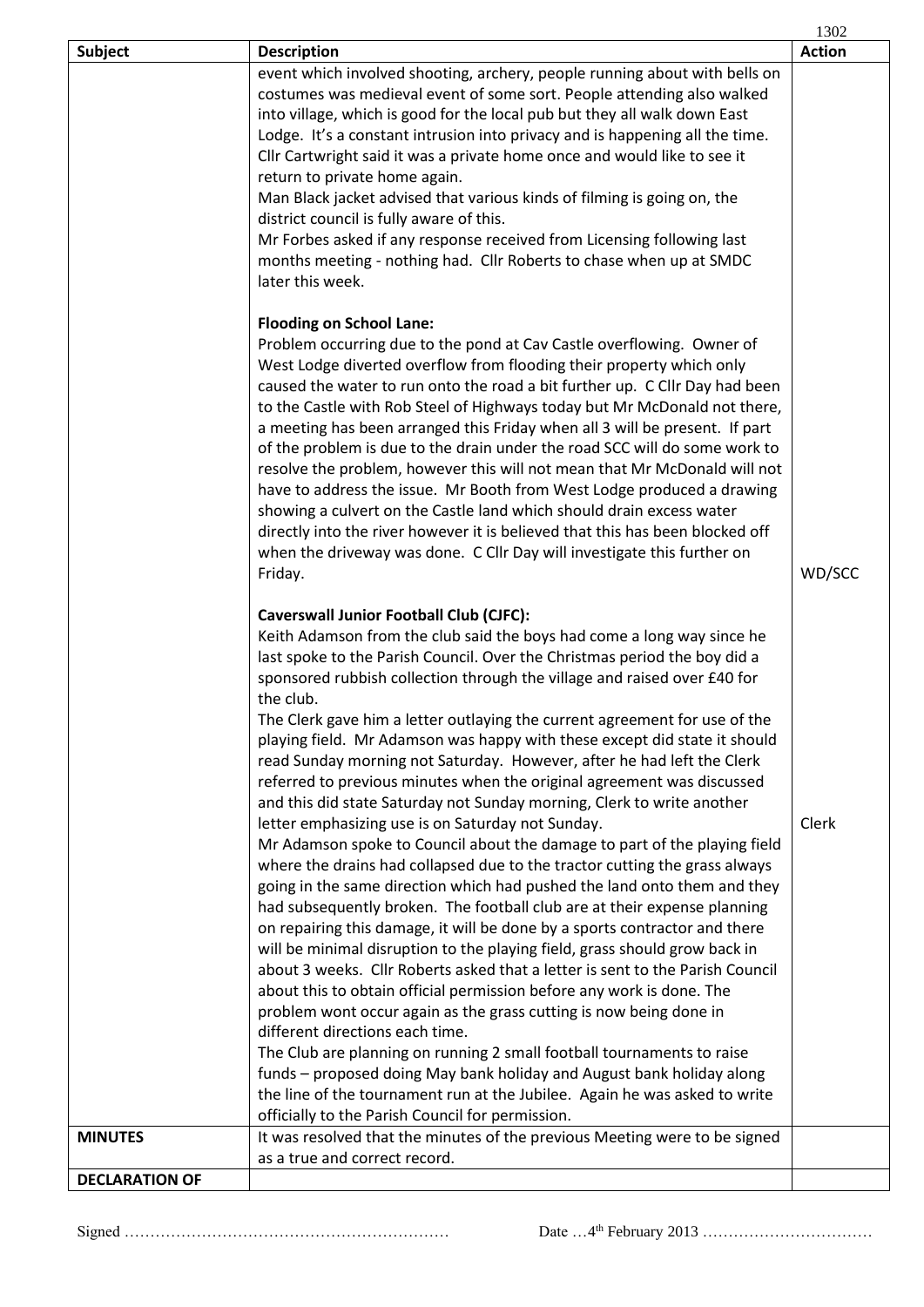|                                                  |                                                                                                                                                                                                                                                                                                                                                                                                                                                                                                                                                                                                                                                                                                                                                                                                                                                                                                                                       | 1303          |
|--------------------------------------------------|---------------------------------------------------------------------------------------------------------------------------------------------------------------------------------------------------------------------------------------------------------------------------------------------------------------------------------------------------------------------------------------------------------------------------------------------------------------------------------------------------------------------------------------------------------------------------------------------------------------------------------------------------------------------------------------------------------------------------------------------------------------------------------------------------------------------------------------------------------------------------------------------------------------------------------------|---------------|
| Subject                                          | <b>Description</b>                                                                                                                                                                                                                                                                                                                                                                                                                                                                                                                                                                                                                                                                                                                                                                                                                                                                                                                    | <b>Action</b> |
| <b>INTEREST</b>                                  | Cllr Roberts re Public Questions relating to Caverswall Castle.                                                                                                                                                                                                                                                                                                                                                                                                                                                                                                                                                                                                                                                                                                                                                                                                                                                                       |               |
| <b>COUNTY/DISTRICT</b><br><b>COUNCIL REPORTS</b> | 01/13 County Council<br>Flooding discussed under public questions. Viz fencing on School Lane has<br>been chased up.<br>Potholes on Caverswall Road towards Weston Coyney and also on junction<br>by the Auctioneers Arms in need of urgent repairs. Currently according to<br>SCC there are 80 jobs in the division alone on the job sheets and these are<br>either pot holes or flooding issues. Highways team scheduled to be in the<br>area next week to tackle many problems.<br>02/13 District Council<br>Sheepwash – just before Xmas police went down with an agency and<br>removed all the animals except chickens and ducks as they can fend for<br>themselves. Unsure about what has happened about land owner being<br>moved off but don't believe anyone living there a moment SMDC currently<br>getting quotes for removal of property - don't believe he living there.<br>Will check on current situation on Thursday. | PR            |
| HANDYMAN/                                        | 03/13                                                                                                                                                                                                                                                                                                                                                                                                                                                                                                                                                                                                                                                                                                                                                                                                                                                                                                                                 |               |
| <b>LENGTHSMAN</b><br><b>REPORT</b>               | Worksheets supplied by Handyman for November and December.                                                                                                                                                                                                                                                                                                                                                                                                                                                                                                                                                                                                                                                                                                                                                                                                                                                                            |               |
| <b>MATTERS ARISING</b>                           | 04/13 HIGHWAYS ISSUES                                                                                                                                                                                                                                                                                                                                                                                                                                                                                                                                                                                                                                                                                                                                                                                                                                                                                                                 |               |
| <b>FROM PREVIOUS</b>                             | Potholes - see C. Cllr report.                                                                                                                                                                                                                                                                                                                                                                                                                                                                                                                                                                                                                                                                                                                                                                                                                                                                                                        |               |
| <b>MEETINGS</b>                                  | Flooding - see Public Questions.                                                                                                                                                                                                                                                                                                                                                                                                                                                                                                                                                                                                                                                                                                                                                                                                                                                                                                      |               |
|                                                  | 05/13 (083/12, 068/12, 055/12, 044/12, 035/12, 024/12)                                                                                                                                                                                                                                                                                                                                                                                                                                                                                                                                                                                                                                                                                                                                                                                                                                                                                |               |
|                                                  | Trees - The Dams:                                                                                                                                                                                                                                                                                                                                                                                                                                                                                                                                                                                                                                                                                                                                                                                                                                                                                                                     |               |
|                                                  | These have now been planted.                                                                                                                                                                                                                                                                                                                                                                                                                                                                                                                                                                                                                                                                                                                                                                                                                                                                                                          |               |
|                                                  | Cllr Cartwright had been approached by 2 families about donating money                                                                                                                                                                                                                                                                                                                                                                                                                                                                                                                                                                                                                                                                                                                                                                                                                                                                |               |
|                                                  | for an extra tree on the Dams. All Cllrs were in agreement that extra trees<br>would be good. If all remaining verges were planted possibly 5 further                                                                                                                                                                                                                                                                                                                                                                                                                                                                                                                                                                                                                                                                                                                                                                                 |               |
|                                                  | trees would be needed. Clerk to contact C. Cllr Day to get approval from                                                                                                                                                                                                                                                                                                                                                                                                                                                                                                                                                                                                                                                                                                                                                                                                                                                              |               |
|                                                  | SCC before going ahead. Clerk also to contact N&J Tree Services to see if                                                                                                                                                                                                                                                                                                                                                                                                                                                                                                                                                                                                                                                                                                                                                                                                                                                             | Clerk/WD      |
|                                                  | cost would be the same.                                                                                                                                                                                                                                                                                                                                                                                                                                                                                                                                                                                                                                                                                                                                                                                                                                                                                                               | Clerk         |
|                                                  | 06/13 Caverswall Castle:                                                                                                                                                                                                                                                                                                                                                                                                                                                                                                                                                                                                                                                                                                                                                                                                                                                                                                              |               |
|                                                  | See Public Questions                                                                                                                                                                                                                                                                                                                                                                                                                                                                                                                                                                                                                                                                                                                                                                                                                                                                                                                  |               |
|                                                  | 07/13 (089/12, 077/12, 062/12)                                                                                                                                                                                                                                                                                                                                                                                                                                                                                                                                                                                                                                                                                                                                                                                                                                                                                                        |               |
|                                                  | <b>Schools Car Parking</b>                                                                                                                                                                                                                                                                                                                                                                                                                                                                                                                                                                                                                                                                                                                                                                                                                                                                                                            |               |
|                                                  | Awaiting quote for barriers for verges to help with the on-going parking<br>problem. Clerk to chase.                                                                                                                                                                                                                                                                                                                                                                                                                                                                                                                                                                                                                                                                                                                                                                                                                                  | Clerk         |
|                                                  | Clerk read email from PCSO Adam Charlesworth to involve St Peters School                                                                                                                                                                                                                                                                                                                                                                                                                                                                                                                                                                                                                                                                                                                                                                                                                                                              |               |
|                                                  | in scheme where children help with parking issue. All Cllr were in                                                                                                                                                                                                                                                                                                                                                                                                                                                                                                                                                                                                                                                                                                                                                                                                                                                                    |               |
|                                                  | agreement that this would be good. Clerk to contact Adam giving support.                                                                                                                                                                                                                                                                                                                                                                                                                                                                                                                                                                                                                                                                                                                                                                                                                                                              |               |
|                                                  | Clerk also to investigate legality of putting notice from the Parish Council                                                                                                                                                                                                                                                                                                                                                                                                                                                                                                                                                                                                                                                                                                                                                                                                                                                          | Clerk         |
|                                                  | on cars parking illegally.                                                                                                                                                                                                                                                                                                                                                                                                                                                                                                                                                                                                                                                                                                                                                                                                                                                                                                            | Clerk         |
|                                                  | 08/13 (090/12,078/12, 063/12)                                                                                                                                                                                                                                                                                                                                                                                                                                                                                                                                                                                                                                                                                                                                                                                                                                                                                                         |               |
|                                                  | <b>Keys to Village Hall</b>                                                                                                                                                                                                                                                                                                                                                                                                                                                                                                                                                                                                                                                                                                                                                                                                                                                                                                           |               |
|                                                  | Letter received from Village Hall, key cannot be given without £25.00<br>deposit. The Parish Councillors were disappointed by this response.                                                                                                                                                                                                                                                                                                                                                                                                                                                                                                                                                                                                                                                                                                                                                                                          |               |
|                                                  | 09/13 (089/13)                                                                                                                                                                                                                                                                                                                                                                                                                                                                                                                                                                                                                                                                                                                                                                                                                                                                                                                        |               |
|                                                  | Football - Juniors                                                                                                                                                                                                                                                                                                                                                                                                                                                                                                                                                                                                                                                                                                                                                                                                                                                                                                                    |               |
|                                                  | See Public Questions                                                                                                                                                                                                                                                                                                                                                                                                                                                                                                                                                                                                                                                                                                                                                                                                                                                                                                                  |               |
|                                                  |                                                                                                                                                                                                                                                                                                                                                                                                                                                                                                                                                                                                                                                                                                                                                                                                                                                                                                                                       |               |
|                                                  | 010/13 (093/12)                                                                                                                                                                                                                                                                                                                                                                                                                                                                                                                                                                                                                                                                                                                                                                                                                                                                                                                       |               |

Signed ……………………………………………………… Date …4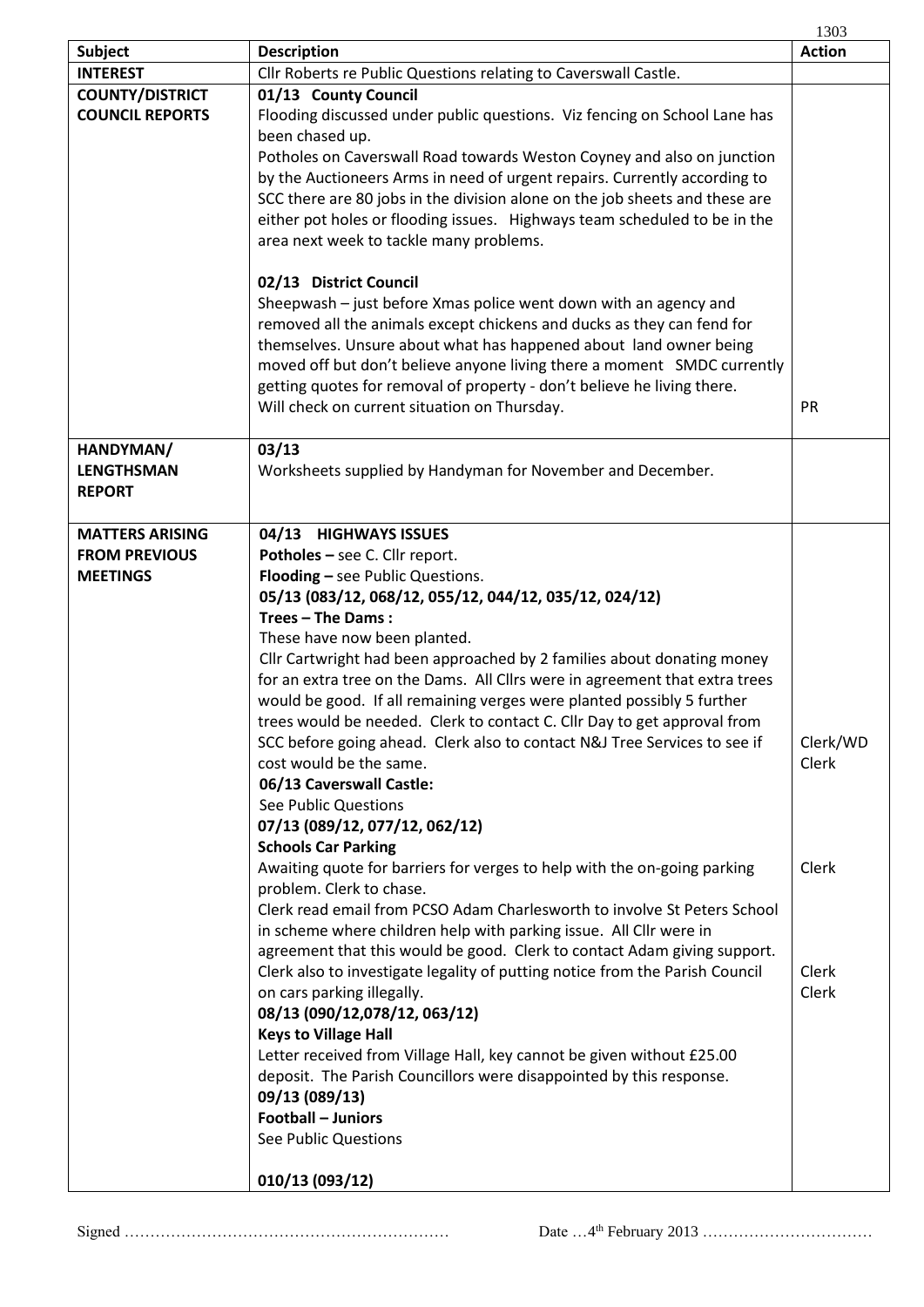|                                   |                                                                                                                                                                                                                                                                                                                                                                                                                                                                                                                                                                                                                                                                                                                                                                                                                                                                                                                          | 1304          |
|-----------------------------------|--------------------------------------------------------------------------------------------------------------------------------------------------------------------------------------------------------------------------------------------------------------------------------------------------------------------------------------------------------------------------------------------------------------------------------------------------------------------------------------------------------------------------------------------------------------------------------------------------------------------------------------------------------------------------------------------------------------------------------------------------------------------------------------------------------------------------------------------------------------------------------------------------------------------------|---------------|
| Subject                           | <b>Description</b>                                                                                                                                                                                                                                                                                                                                                                                                                                                                                                                                                                                                                                                                                                                                                                                                                                                                                                       | <b>Action</b> |
|                                   | <b>Land Registry</b><br>Clerk still looking into matter of land registration.<br>011/13 (084/13, 070/12, 057/12)<br><b>Car Park Repairs:</b><br>Letter received from Caverswall Village Hall saying that they would not<br>contribute to the cost of the recent car park repairs. Clerk to investigate<br>terms of agreement with use of the car park by the Village Hall as currently<br>the Village Hall use it as required free of charge.                                                                                                                                                                                                                                                                                                                                                                                                                                                                            | Clerk         |
| <b>CORRESPONDENCE</b>             | 012/13<br>Cav Village Hall Re Hall Keys<br>Re Car Park Repair                                                                                                                                                                                                                                                                                                                                                                                                                                                                                                                                                                                                                                                                                                                                                                                                                                                            |               |
|                                   | Lloyds TBS<br>Internet Banking confirmation and user documentation                                                                                                                                                                                                                                                                                                                                                                                                                                                                                                                                                                                                                                                                                                                                                                                                                                                       |               |
|                                   | <b>SMDC</b><br>Electoral Roll update                                                                                                                                                                                                                                                                                                                                                                                                                                                                                                                                                                                                                                                                                                                                                                                                                                                                                     |               |
|                                   | Comm Council<br>Best Kept Village Competition 2103 information                                                                                                                                                                                                                                                                                                                                                                                                                                                                                                                                                                                                                                                                                                                                                                                                                                                           |               |
| <b>FINANCE</b>                    | 013/13<br>Payments:<br>The following accounts were approved for payment:-<br>Mrs L Cantlay - Clerk Salary and Expenses<br>£142.84<br>R Nicholls - Handyman work<br>£ 97.28<br>N&J Trees - Trees at The Dams on behalf of Jubilee Comm<br>£864.00<br>Springett Surfacing - Car park repair<br>£1237.20<br><b>TOTAL PAYMENTS THIS MONTH - £2341.32</b><br>Transfer $-$ £2500.00<br>Receipts: £720.00 received from Jubilee Action Group re trees at The<br>Dams.<br>Bank Accounts (after any payments/transfers made) :-<br>Current Account - £896.51<br>Instant Access Account - £8,826.06 before receipt paid into account.<br>Contingency Account - £2,096.03<br><b>INTERNET BANKING:</b><br>All relevant documents have now been received and Internet Banking now<br>available.<br>2013-14 PRECEPT:<br>It was unanimously agreed to set the precept requirement as last year<br>being £9500.00. Clerk to advise SMDC. | Clerk         |
| <b>PLANNING</b><br><b>MATTERS</b> | 014/13<br>Applications: none received<br><b>Decisions:</b><br>12/00990/FUL - Little Blythe Farm, Leek Road, Weston Coyney - Alteration<br>and change of use of existing outbuilding to residential dwelling -REFUSED<br>12/01000/FUL - Land at School Lane - Change use agricultural to keeping<br>horses, erect stables, tack room and associated hard standing - APPROVED.                                                                                                                                                                                                                                                                                                                                                                                                                                                                                                                                             |               |
|                                   | Appeals: None                                                                                                                                                                                                                                                                                                                                                                                                                                                                                                                                                                                                                                                                                                                                                                                                                                                                                                            |               |